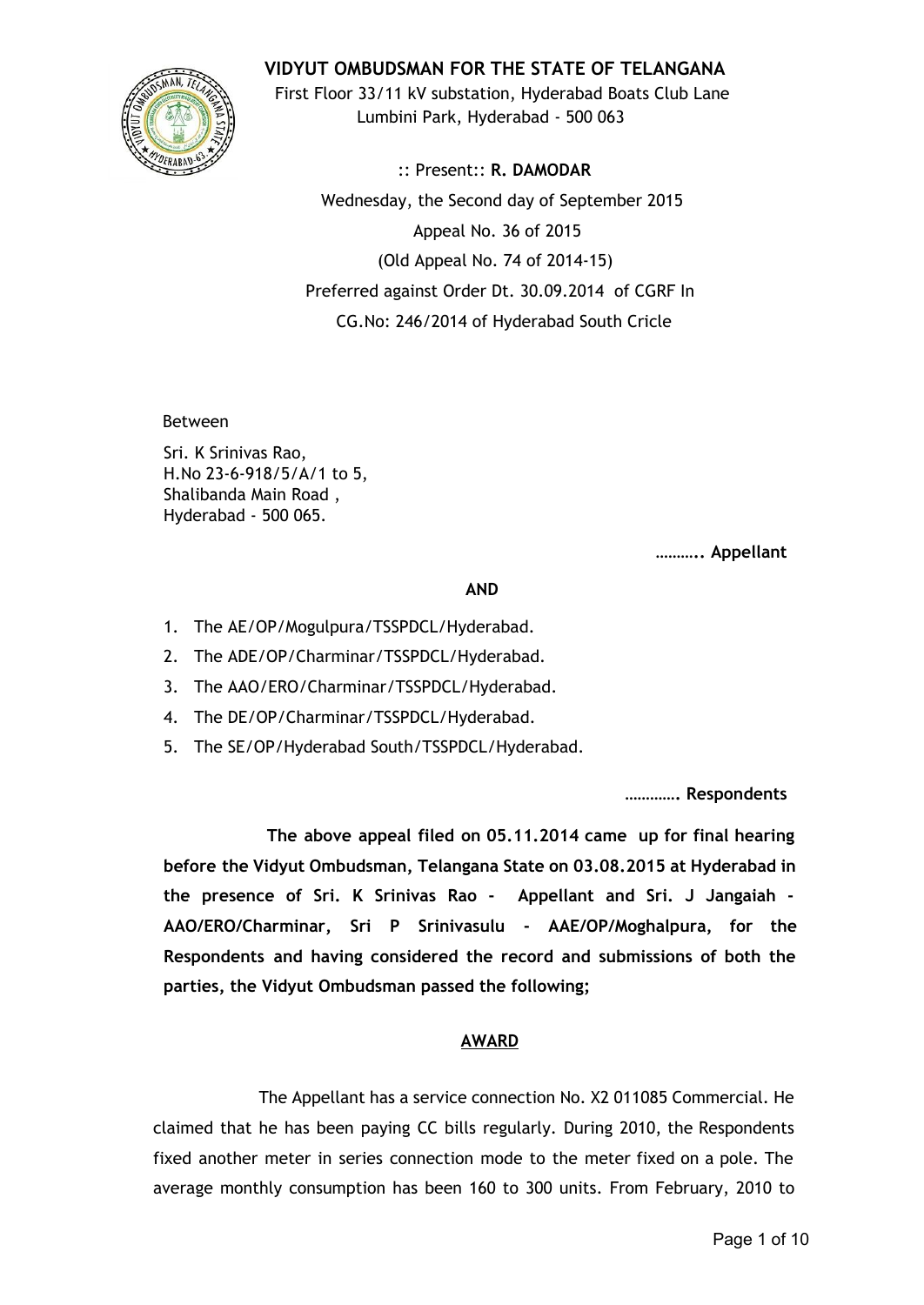May, 2012 the meter reading had shown 4823 units on the pole mounted meter. The meter reader issued the bills with an average of 205 units per month till August, 2013 with different statuses i.e., 01, 02, 08, 05, 11, 12 i.e. burnt out, struck up, sluggish etc. These stages disclosed that the meter was not working properly. Later the meter displayed 22,400 units in a short time and the appellant got a huge bill dt. 7.8.2013 for Rs 1,69,751/-. The Appellant claimed that he was issued one more bill dt. 13.8.2013 for Rs 3,41,549/- (within 6 days). The Appellant claimed that the meter fixed to the pole had recorded 23,400 units and it had no security, lock or seals and it was accessible to everyone to misuse the meter. The complainant further claimed that he noticed that his service meter was connected to another meter bearing SC.No X2-011084. The Appellant showed this another meter to the Respondents with photographs and they have not taken any action. In the meanwhile, the Appellant claimed that he met with an accident and could not pursue the matter immediately. He claimed that he paid Rs 50,000/- on 3rd August, 2013 when the service connection was disconnected and the officials forced him to pay the balance amount, as against the consumption of 23,400 units displayed in the meter which had no security, locking and accessible to everyone who can connect to any other connection. The Appellant paid the consumption bill on 25.3.2014 and got reconnection on 27.3.2014. The pole mounted meter was removed and a new meter was fixed, as the pole mounted meter had shown 'NO DISPLAY' in the premises of the Appellant. The Appellant claimed that a bill for Rs 12,434/- with status 04 (Meter Change) on 15.4.2014 was issued about which the Appellant had complained to the Respondents 1 and 2 on 15.4.2014 demanding rectification of bill, as the service connection was disconnected from September, 2013 to 27th March. The Appellant pleaded with CGRF for refund of the excess amounts he paid and for protection of pole mounted meter.

2. The 3rd Respondent submitted a report before CGRF stating that as per the report of the Respondent No. 1 dt.30.8.2014 the concerned meter reader, due to oversight, had issued a wrong bill for Rs 3,39,558 in August, 2013 by taking the meter reading as 41,791 instead of 23,392. He claimed that the bill was revised for the period from May, 2012 to December, 2013 and an amount of Rs 2,29,252/- was withdrawn as excess billed amount. He claimed that the service was disconnected for 2 months i.e. January and February, 2014 due to non payment of bills. He claimed that the Appellant paid the bills in March, 2014. The meter was changed for the reason of " No display" in April, 2014. Because the meter was not displaying the reading, the spot billing machine took the system average and a bill was issued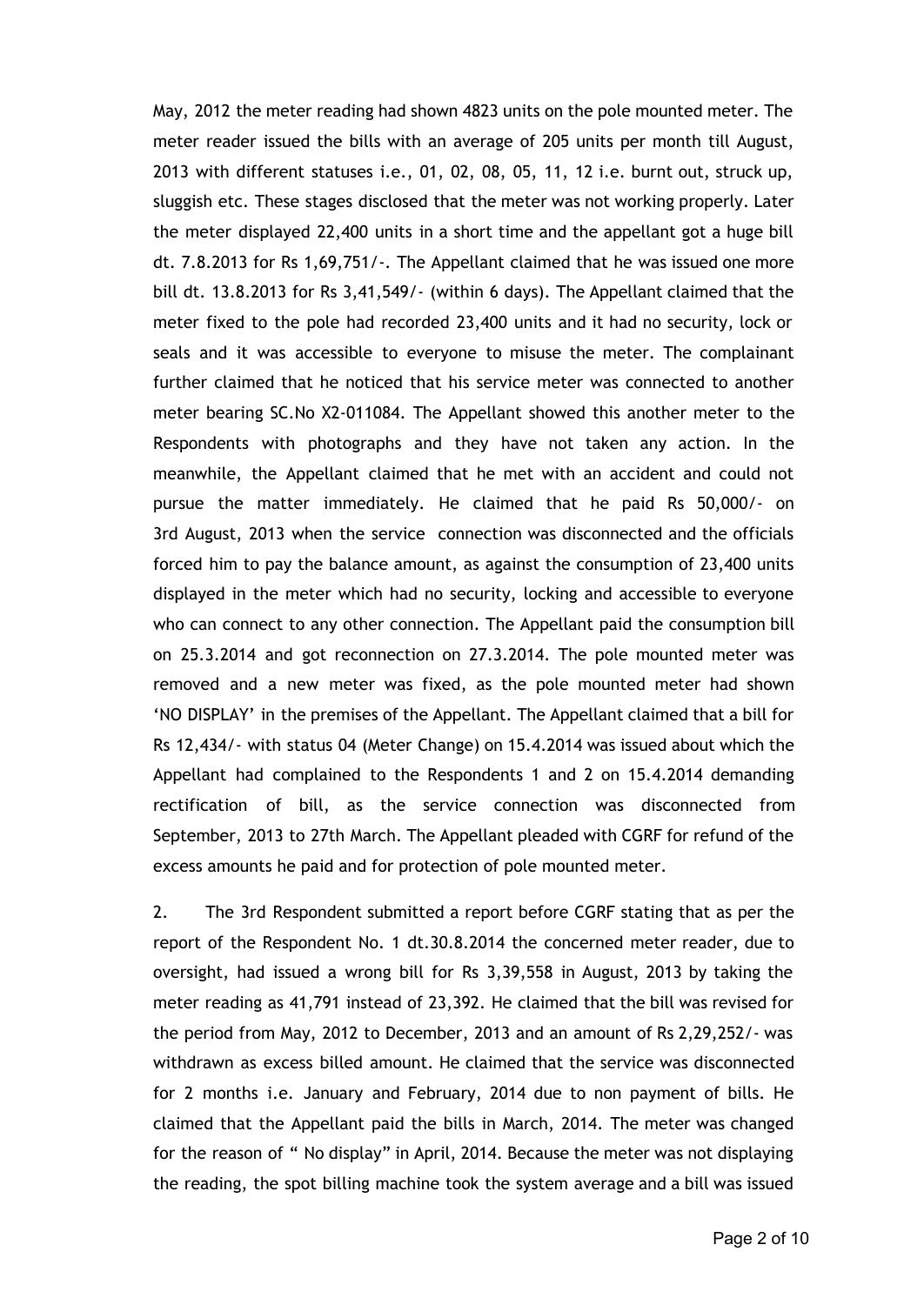for 1,358 units. The 1st Respondent proposed an average consumption of 268 units for May, 2014 and the bill was revised, withdrawing the excess billed amount of Rs 8972/-.

3. The Appellant claimed that the Respondents also raised a huge ACD amount of Rs 77,442/- based on wrong bills in August, 2014 and had not rectified their action upto the date of hearing.

4. The CGRF, after going through the material on the record, directed the Respondents a) To withdraw ACD claim raised on wrong bills for Rs 77,442/-, b) shall revise the Appellants bill from March, 2010 to March, 2014 with final reading 23,392 for 49 months with average of 477 units per month and refund the excess amount by way of adjustment in future bills. c) Further, the CGRF directed payment of compensation to the Appellant at Rs 50 per day for 150 days starting from 15.08.2013 to 14.01.2014 amounting to Rs 7,500/- and Rs 50 each day of default for 120 days from 15.04.2014 to 14.08.2014 amounting to Rs 6,000/ totalling Rs 13,500/- by way of adjustment in CC bills, for the delay in rectification of wrong bills as per clause X1, schedule II of Regulation No. 9 of APERC 2013.

5. Aggrieved for the non implementation of the directions by the Respondents, for non payment of compensation, for excessive average consumption taken towards calculation of arrears, the Appellant preferred the present appeal.

6. The Appellant claimed that the impugned orders do not say who among the officials has to pay the compensation and that his average consumption is not more than 160 units per month upto the extent of 300 units .

7. The AAE/OP/Moghulpura/D-IX/C-III Charminar, addressed the AAO/ERO-III/Salar Jung and explained the matter in the following words:-

" A new meter was provided on the pole mounted box without noting the meter located inside the premises. The meter reader was usually taking the reading from the pole mounted meter from March, 2010 and the bills were being issued based on consumption recorded in the pole mounted meter. (The inside meter was also getting progressive reading since the meter was connected in series with the pole mounted meter. The meter reader, in August, 2013 issued the bill based on the meter located inside the premises.)

8. On 7.8.2013, a bill was generated based on the pole mounted meter with initial reading as 4823 and final reading as 23097 for Rs 1,69,751. Again on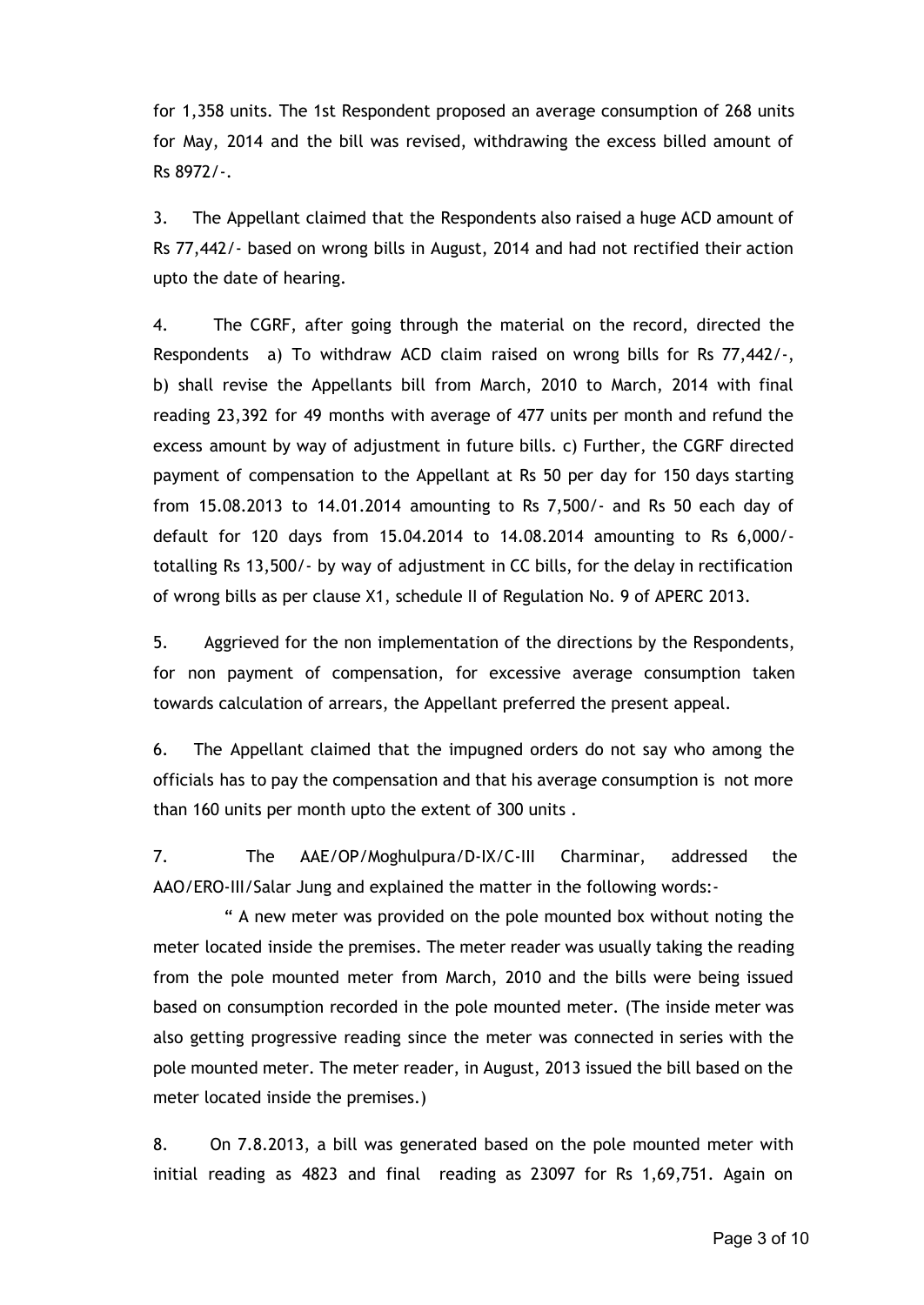13.8.2013 one more bill was generated based on the consumption recorded from the inside meter with initial reading as 4823 and final reading as 41,791 and a bill was issued to the appellant for an amount of Rs 3,41,549/- . The AAE admitted that the bills were being issued from March, 2010 to 7.8.2013 based on the consumption reading from the pole mounted meter and the Appellant paid the bills regularly.

9. The 3rd Respondent/ AAO, submitted a report in the following words:-

The service was disconnected for a period for 2 months, January and February, 2014 due to pendency of huge bills. The Appellant paid the dues in March, 2014. The meter was changed as it was not displaying the reading in the month of April, 2014. The spot billing machine took wrong reading as 1358.

The AE proposed revision of the bill for 268 units as per the consumption of May, 2014 instead of 1358 units. This proposal was approved in the month of August, 2014. An amount of Rs 8972/- was credited to the account of the Appellant in August, 2014.

As directed by the CGRF, the Respondents have prepared a bill for 49 months w.e.f March, 2012 to March, 2014 and credited the amount of Rs 3,833/-

10. The 2nd Respondent, ADE submitted a report to the following effect:-

a) The old meter was not defective. The meter reading was correct. The then meter reader was found to be responsible for giving wrong description of the condition of the meter. The meter reader was warned and transferred.

b) Regarding the allegation that one phase on the pole mounted meter was adjusted to the adjacent meter in the premises occupied by a tenant, the 2nd Respondent stated that the meter reader was not responsible for outgoing from the meter.

c) The CC bills were revised as per the instructions of CGRF and the monthly bills were being issued as per the new meter readings.

11. The efforts made to bring in a settlement, were not successful and therefore, the matter is left for a decision based on merits.

### **ARGUMENTS HEARD**.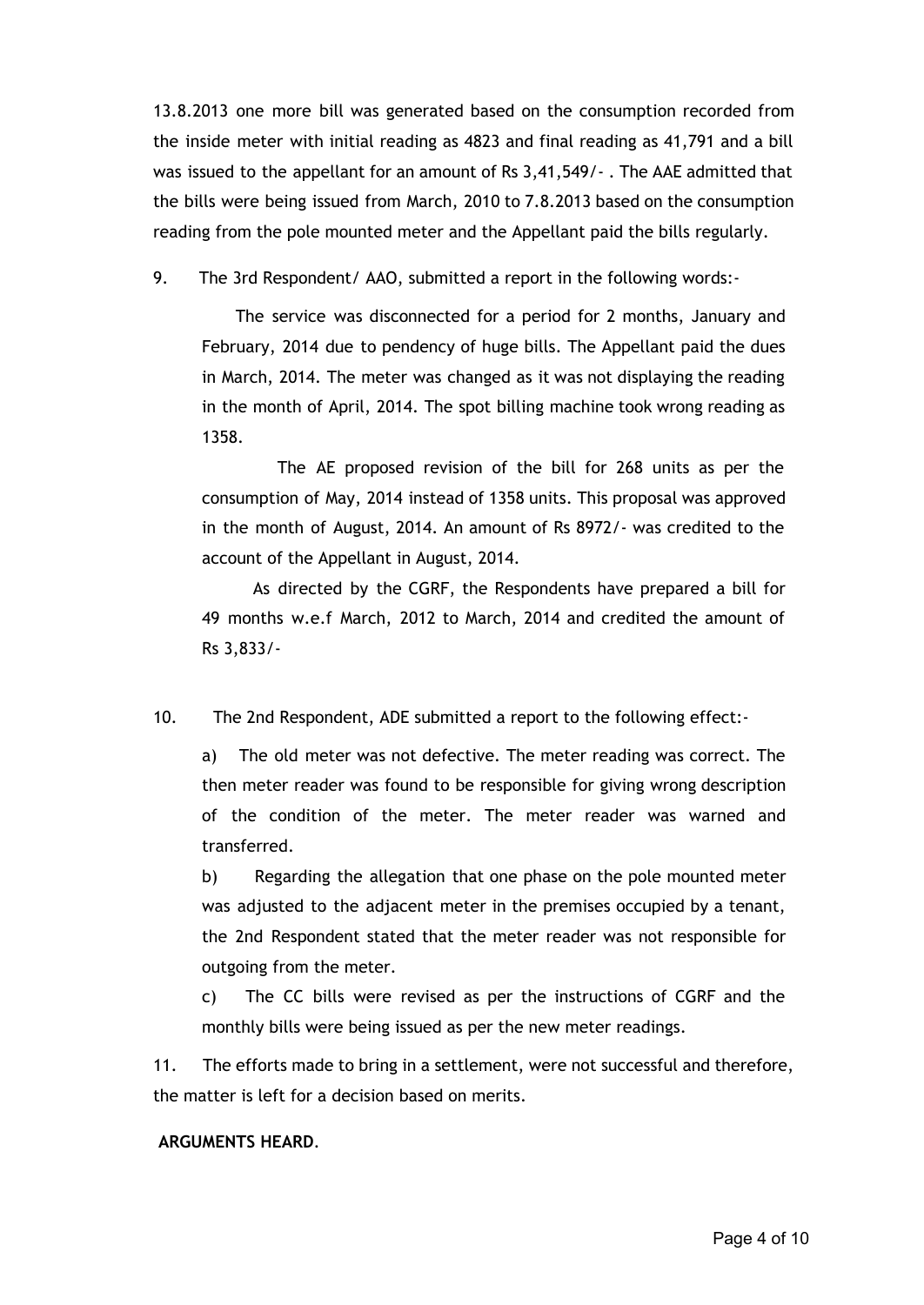12. The points for determination are:-

i) Whether the impugned orders are liable to be set aside to the extent of direction to revise the service bills from March 2010 to March 2014 with final reading 23992 for 49 units and average of 477 units per month? ii) Whether the Appellant is entitled to pay consumption charges from March 2010 to March 2014 for 49 months with an average of not more than 160 units to 300 units per month?

## 13. POINTS 1&2.

- 14. The following facts in the para are not disputed :
	- i) Pole mounted meter and another meter fixed inside the premises were running in a series at one time from the same service connection of the Appellant.

ii) The outgoing terminal of the pole mounted meter was connected to the incoming terminal of another service (the service connection for the premises rented out by the Appellant in which an electronic showroom was located).

iii) Wrong bills were issued based on the consumption recorded from the pole mounted box (which includes one phase consumption of the other meter) because the outgoing terminal was connected to an incoming terminal of another service connection resulting in less reading for the other service connection.

iv) Based on the wrong consumption bills on the service connection, huge ACD mount was levied.

15. The fact that the pole mounted meter and another series meter running simultaneously came to light in the month of Aug 2013when huge amount of bill was raised for 36,968 units amounting to Rs 3,39,558/- .

16. When the mistake of two parallel meters came to light and it was referred to AAO for rectification, he has observed that the bills were continuously being issued based on consumption recorded on the pole mounted meter since March, 2010 and the meter situated inside the premises was also getting progressive reading. In the Month of August, 2013 the meter reader initially took the reading from pole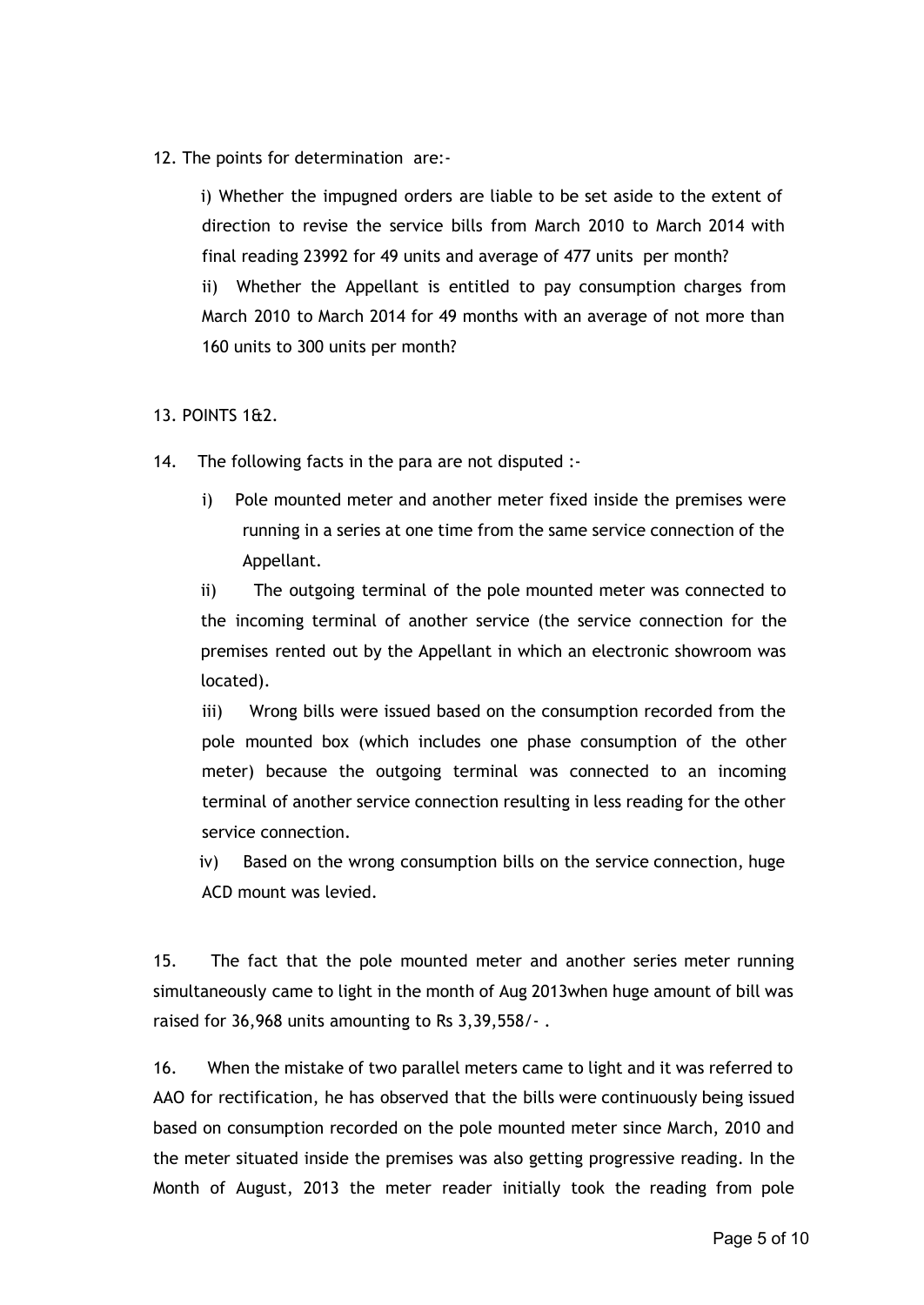mounted meter on 7.8.2013 with:-

| IR (Initial Reading) | 4823 Units         |
|----------------------|--------------------|
| FR (Final Reading)   | <b>23097 Units</b> |

and a bill was generated for an amount of Rs 1,69,751/-.(FIRST BILL DURING AUGUST)

On 13.8.2013 the meter reader got one more bill generated based on the consumption recorded in the inside meter:-

| IR                                                                           | 4823 Units  |
|------------------------------------------------------------------------------|-------------|
| FR                                                                           | 41791 Units |
| and issued a bill for Rs 3,41,549/-. (SECOND BILL/ON READING IN AUGUST 2013) |             |

17. The 1st Respondent had finally recommended revision of bills based on consumption recorded by the pole mounted meter for the period from the date of meter change i.e., 3/2010 by taking average units proportionally every month with initial reading (IR) 00000 and final reading (FR) 23,392. The 3rd Respondent revised the bills for the period from May, 2012 to Dec, 2013. From May, 2012 the reading on the meter showed 4823 until July, 2013 with various statuses as struck up(02), Sluggish (12), Burnt out (11) which clearly disclose that the reading was taken wrongly and the proposal of the 1st respondent was not taken into account.

18. Based on the letter of AAE/OP/Moghalpura dt. 7-12-2013, AAO/ERO revised the bill in the following manner:-

| The reading on the pole mounted meter in May, 2012 was                    | 4823 units    |
|---------------------------------------------------------------------------|---------------|
| The reading as on Dec, 2013 was                                           | 23,392 units. |
| The total units for 19 months                                             | 18,569 units. |
| $10.570 \cdot 10.00$ is said and $0.77 \cdot 10.000$ in the second state. |               |

 $18,569\div 19$  months = Average 977 units per month.

On the basis of this average 997 units, the bill amount arrived at was Rs 1,49,915/ by the AAO/ERO to be paid by the Appellant and this amount was subtracted from the abnormal bill amount of Rs 3,79,167/-(In the EBS the figure shown is Rs 3,39,558/-) which worked out to Rs 2,29,252/- and this amount was withdrawn from the account of the Appellant shown in EBS billing history. The Appellant had paid an amount of Rs 84,868 in the month of March, 2014.

19. There was change of meter on 1.4.2014, because the earlier meter was replaced on the complaint of "no display". The bill for the month of April 2014 and May 2014 was revised taking the units as 268 and the CC bill for an amount of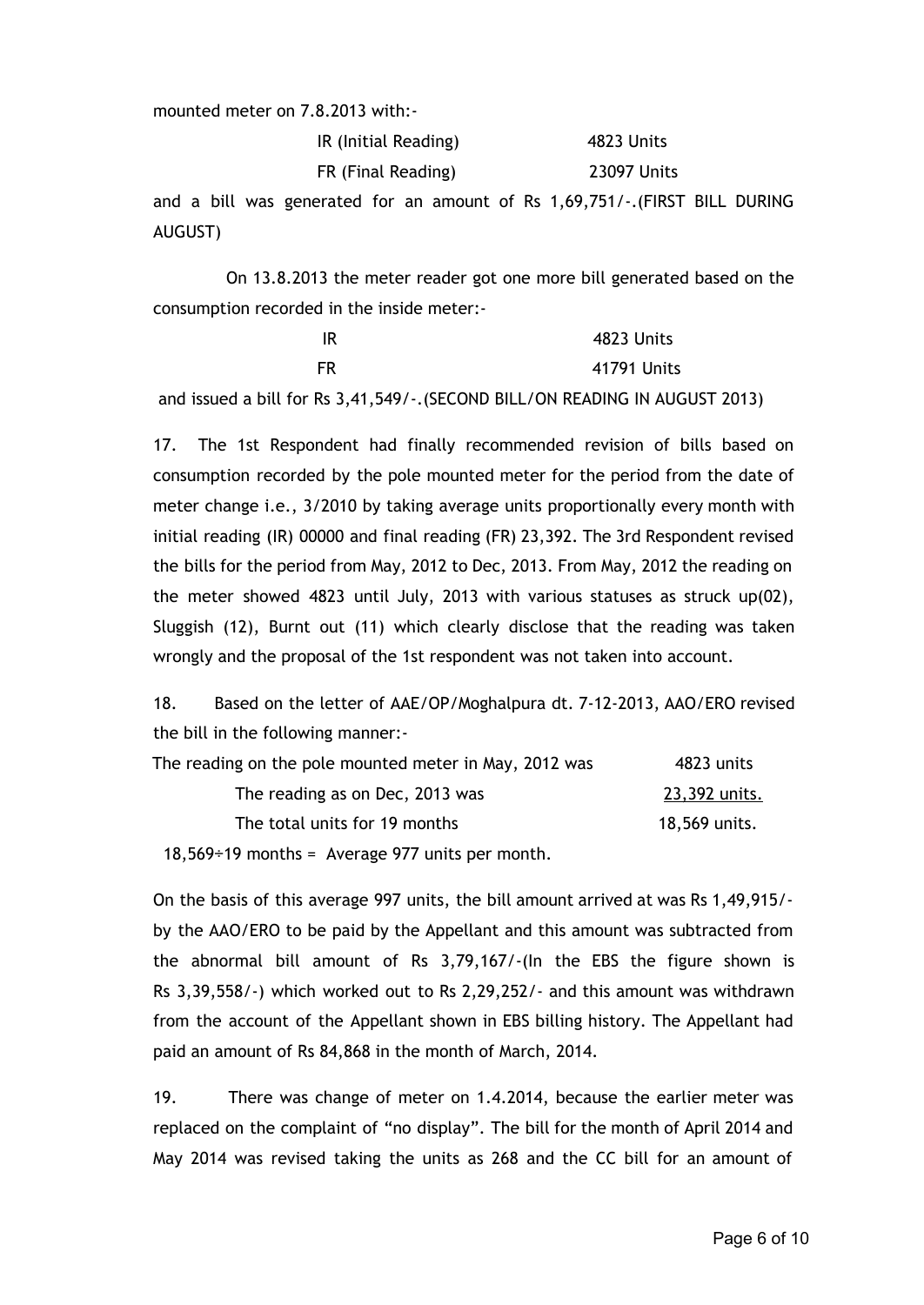Rs 8926 was withdrawn.

20. The complaint of the Appellant was that one of the outgoing phase connection from the pole mounted meter was connected to incoming phase of another service connection No. X2-11084 intended for an electronic showroom run by tenant of the Appellant. This illegal diversion was allegedly done by the staff of the Respondents when a complaint was made referring to SC No. x2-11084 that there was no power in one phase. The staff member who attended to this complaint had tapped one phase supply from the pole mounted meter from outgoing phase to the incoming phase of the other meter X2-11084. Therefore, this outgoing phase from the pole mounted meter caused excess recording than the actual consumption to the present service connection, leading to recording of 23392 units (Shown in EBS billing history). This mischief was shown to the officials of the Respondents by the Appellant getting no further reaction across the bench of this office. The Appellant claimed that his tenant bribed the officials and got the one phase tapped from the present service connection to the service connection of the electronic showroom, happily paying the reduced power consumption bills with impunity, which has created the present problem.

21 . The Appellant claimed that he was forced to pay Rs 50,000 on 3.8.2014 when the service was disconnected.

22. The Appellant contended that CGRF has rightly imposed costs of Rs 13,500 on the Discom for negligently handling the pole mounted meter, leading to excessive and abnormal bills and subsequent disconnection etc. The Appellant further pleaded that it was the mischief of the staff of the Respondents, who illegally tapped one phase power from the outgoing terminal of the present service connection to another service connection No. x2-11084 causing excessive consumption reading from the present service connection leading to abnormal power bills and therefore, the Respondents should be directed to take into consideration average between 160 and 300 units per month.

23. The Appellant had requested to take into consideration the meter reading of a healthy meter fixed in March 2010 and take consumption from March, 2010 to May, 2012 to arrive at units from 160 to 300 to calculate the present dues as follows:-

| March 2010 | 0000       |
|------------|------------|
| May 2012   | 4823 Units |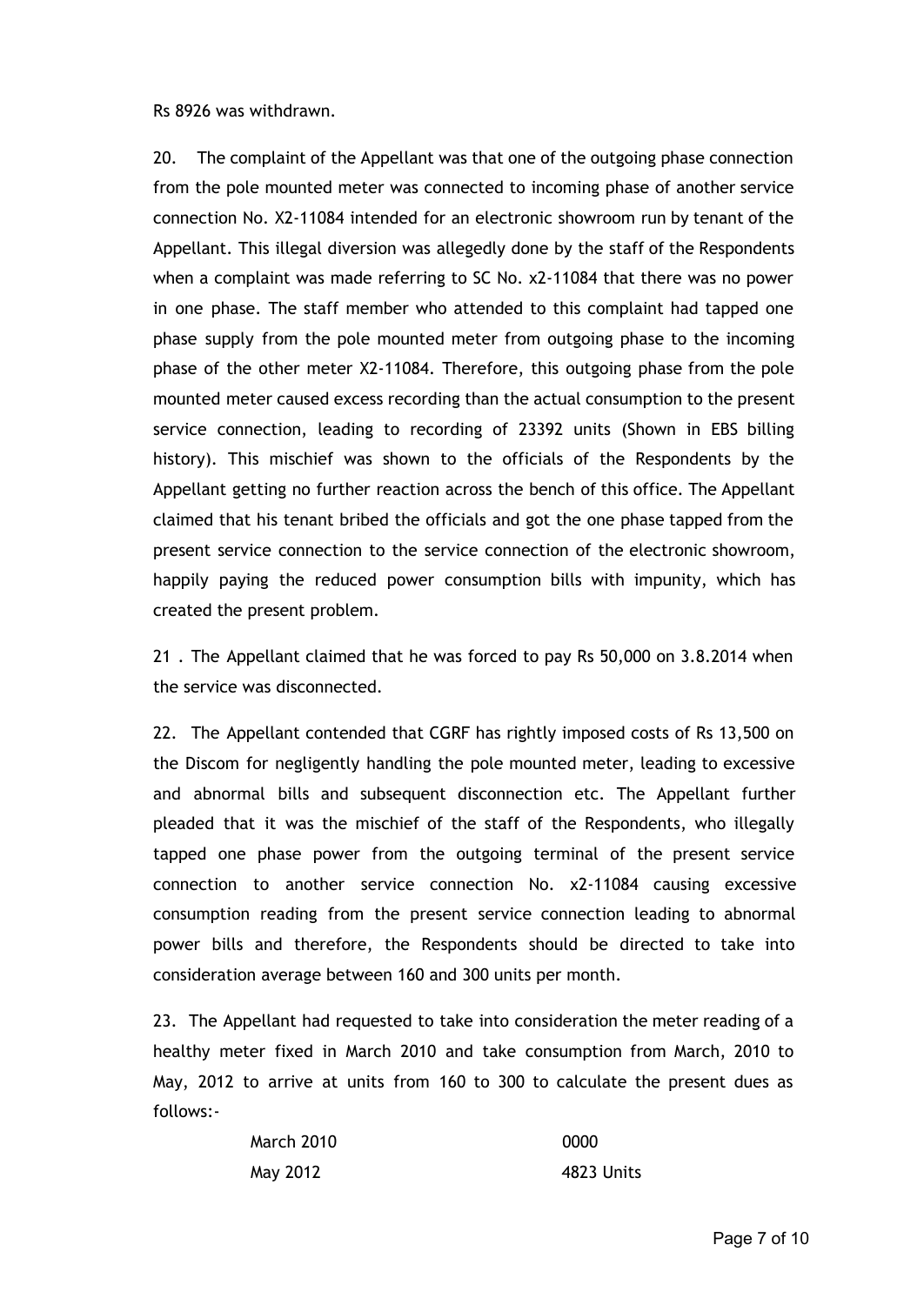The Average consumption for 26 months = 4823/26 Months = 185 units per month. The request of the Appellant to rely on this average to fix the dues between 160 and 300 units is too distant and based on speculation, which is untenable.

24. There was a change of meter in April, 2014 as shown in the energy billing system report showing power consumption, the bills and the arrears w.e.f. January, 2006 to May, 2015. After fixing new meter, from April 2014 to May, 2015, the consumption of power was from zero 0 to 4759 units for 13 months. This shows that consumption per month is higher, when compared with 2010-2012 period. The Appellant sought the consumption from 2010 to 2012 to be taken to arrive at an average consumption per month based on EBS report, which would come to 4823 units for 26 months = 185 units per month. This period can not be taken because the status of meter for same month is shown as struck up(02).

25. The average consumption per month during April, 2014 to May,2015 was 0-4759 units for 13 months. The total units to be taken as 4759 units divided by 13 months. The average units per month can be taken as

> $= 4,759 = 366$  units per month. 13

26. The average consumption with latest figures for April, 2014 to May, 2015 is 366 units per month, which is higher than the consumption when compared with 2010-2012 period, which can be taken as basis for fixing the average consumption of power in the present case. This period is being taken as basis, because there was no allegation of mischief or mishandling etc, for fixing the average consumption during the period in question, which is also compatible with the claim of the Appellant in the Appeal that their consumption was about 160 to 300 units per month from February, 2010 to May, 2012 along with other allegations.

27. The average consumption of 366 units P.M to be taken as basis appears reasonable also in view of the fact that his meter was tapped in one phase to give power to another Service Connection of the Appellant, which was being used by a Tenant to run an electronic showroom, who get the benefit with the help of no doubt the lower rung officials of the Respondents with impunity, causing loss and excess bills to the Appellant, who has to be compensated in terms of money or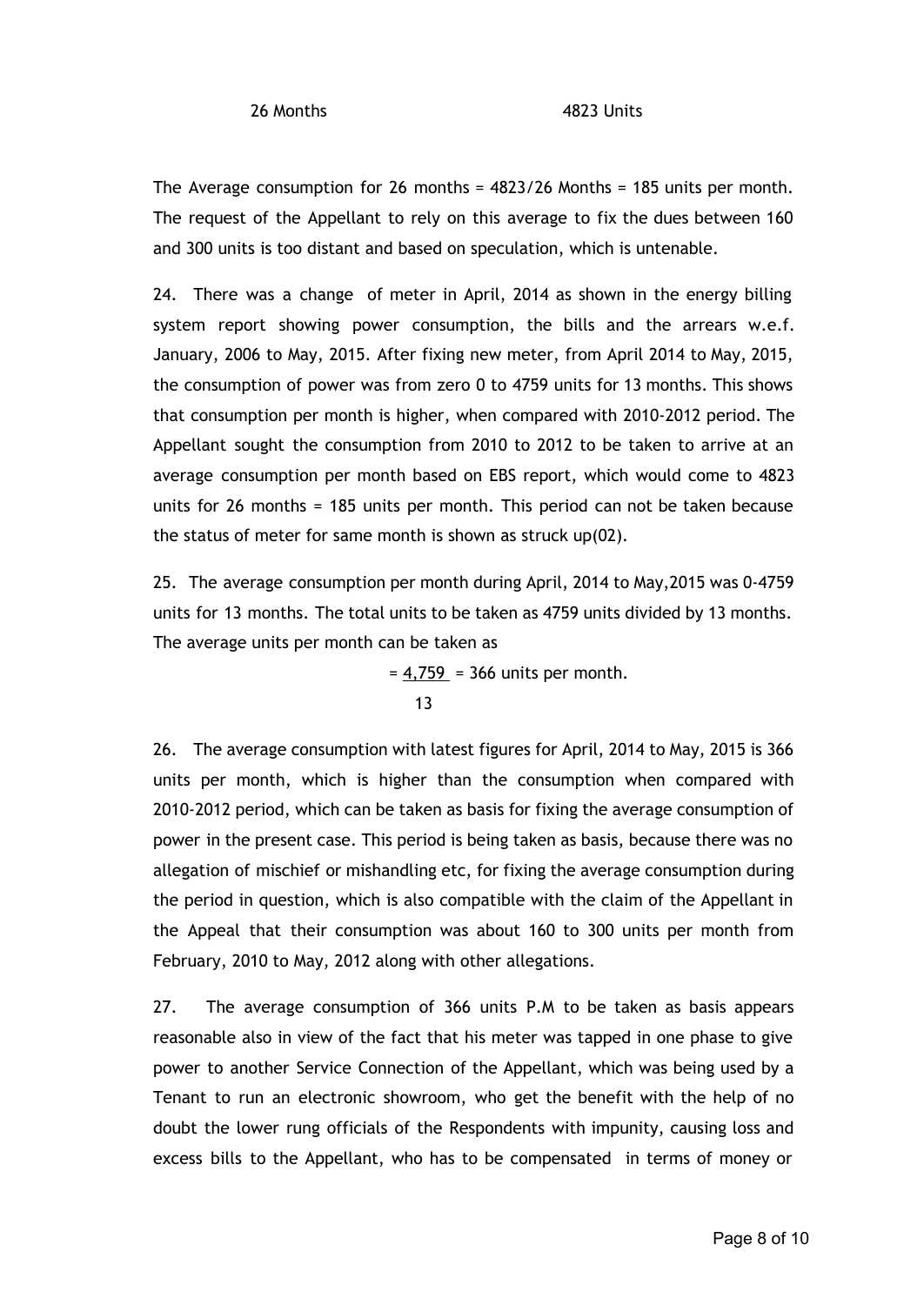otherwise.

28. **The CGRF has rightly awarded compensation of Rs 13,500/- to the Appellant which was ordered to be adjusted in the future bills, which is upheld. The relief by way of direction to withdraw ACD claim raised on wrong bills for Rs 77,442/ is also upheld, because as per the CGRF order, the existing CD was enough as per consumption pattern for the year 2014-15.**

29. Regarding the relief of revision of bills from March,2010 to March,2014, in view of various allegations made by the Appellant and facts, which have substance, there shall be a direction to the Respondents **to revise the bills of the Appellant's Service Connection from March,2010 to March, 2014 with final reading 23392 for the purpose of record, in view of the loss sustained by the Appellant vis-a-vis another Service Connection Number, in which his tenant was running an Electronic showroom who was benefitted by the illegal tapping of power in 'B' phase in the present Service Connection Number, fix the average consumption of 366 units per month (instead of 477 units arrived by CGRF), w.e.f. March, 2010 to March, 2014 to calculate the bill for 49 months and issue fresh bill with resultant consequences like giving credit for the excess payment made if any etc. The impugned orders to the extent indicated above shall stand modified .**

30. **It is clear from the material on record that the Respondents have caused delay in rectification of wrong bills(issuing 2 bills for the same month), negligence in issuing wrong status of the meter several times, causing mental agony to the consumer who was directed to be compensated by the CGRF through the impugned orders. The 4th Respondent shall cause an enquiry into the matter, fix the responsibility and recover the compensation of Rs 13,500/ from the delinquent staff member, to the credit of the DISCOM.**

**The Appeal is allowed accordingly.** Corrected, Signed and Pronounced on this 2nd September 2015.

> Sd **VIDYUT OMBUDSMAN**

**1.** Sri. K Srinivas Rao, H.No 23-6-918/5/A/1 to 5, Shalibanda Main Road , Hyderabad - 500 065.